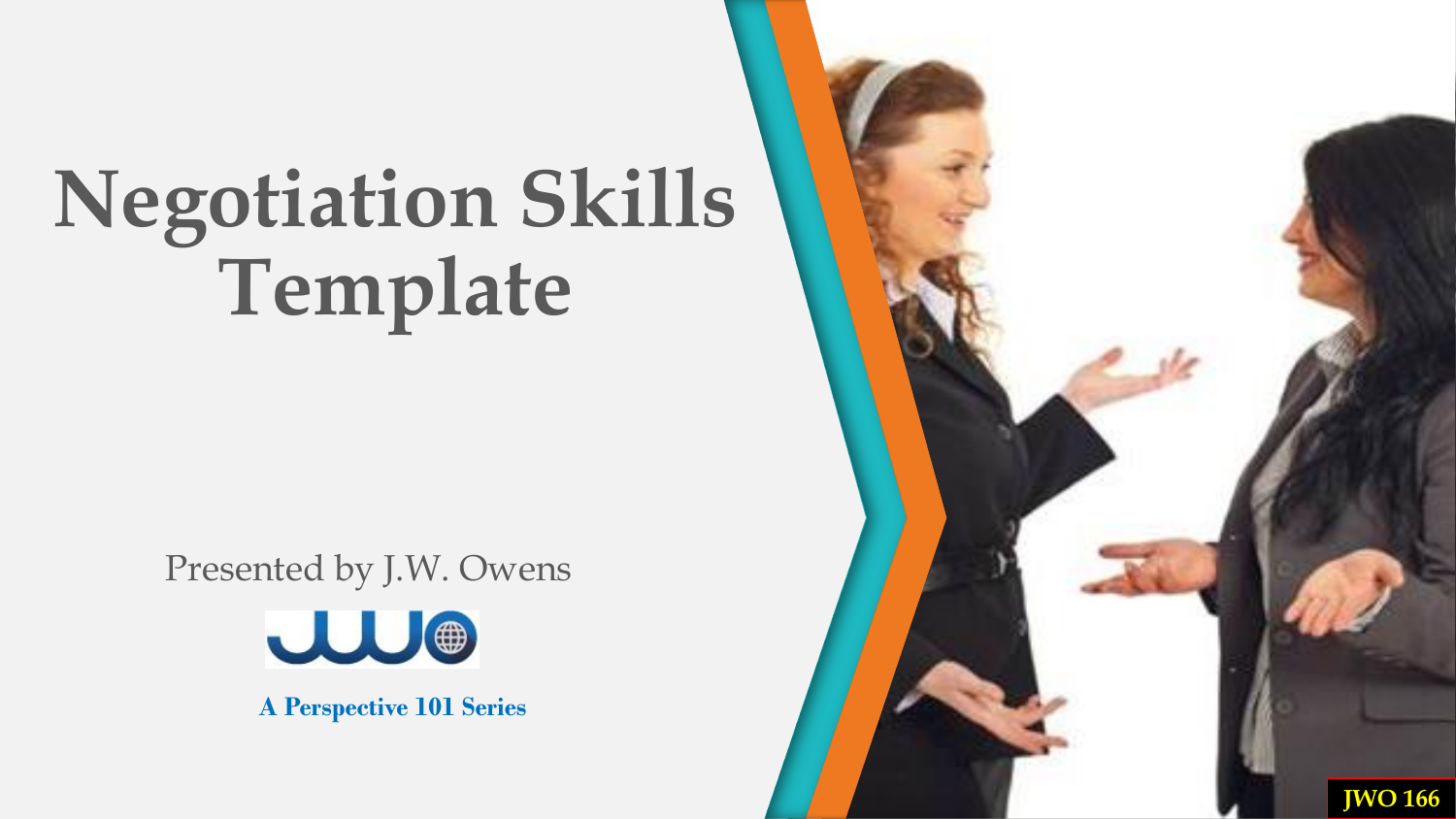#### **In any kind of negotiation the planning stage is probably the most important.**

Too often in sales negotiations we go in badly prepared and end up giving too many concessions that reduce the overall profitability of the final deal and give the customer unrealistic expectations for what they can achieve in future negotiations.

**Generally, the more time that is spent in planning and preparing for the negotiation, the more beneficial will be the final outcome.**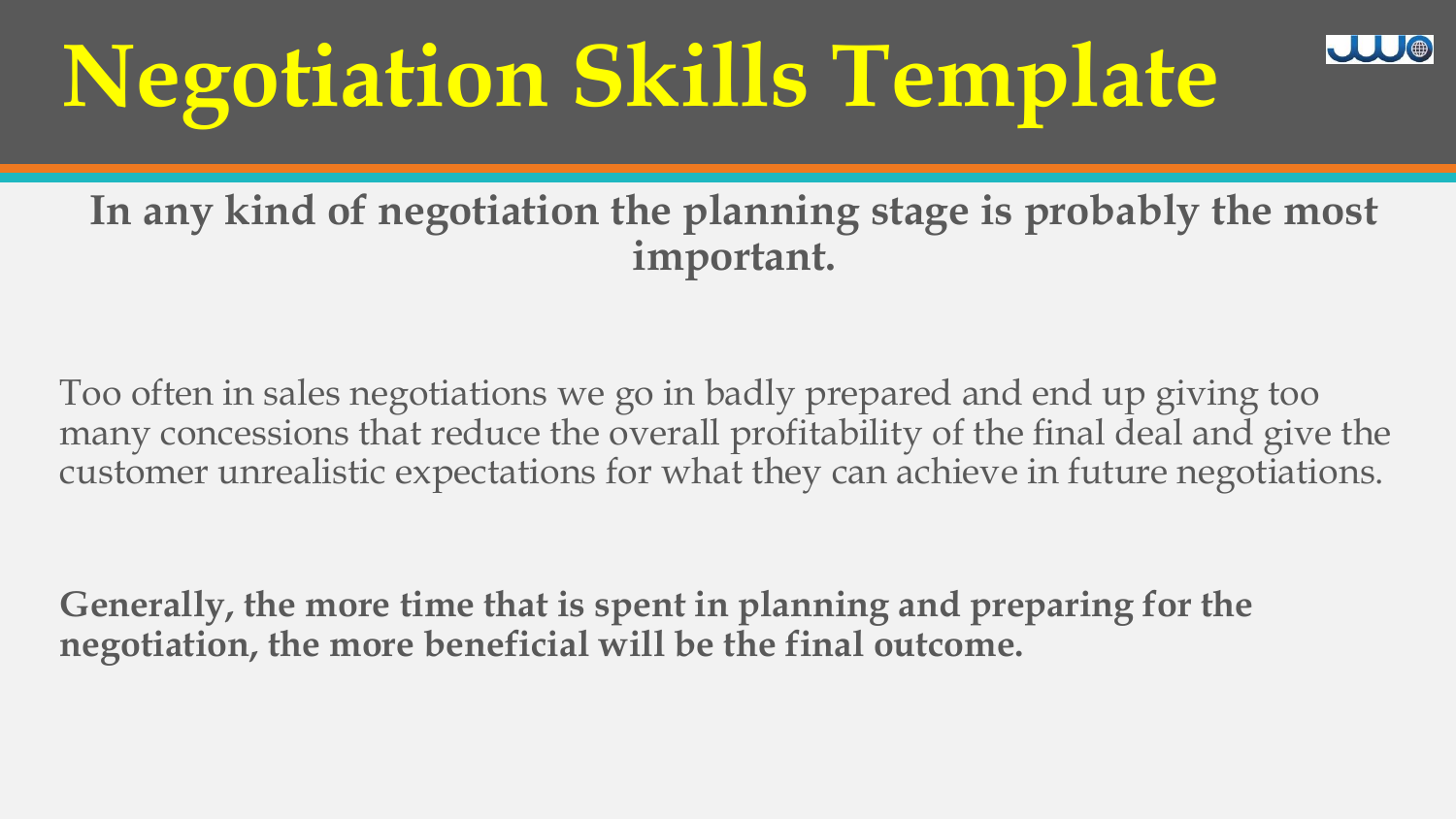**There are 5 key issues to consider when preparing for a negotiation:** 

- **1. What are my objectives?**
- **2. What information will influence the final outcome of the negotiation?**
- **3. What concessions have I got to trade with. What is the cost and value of each concession??**
- **4. What is the most appropriate strategy for this negotiation? What is my plan of action?**
- **5. What tasks will you and other members of your team be responsible for in the negotiation?**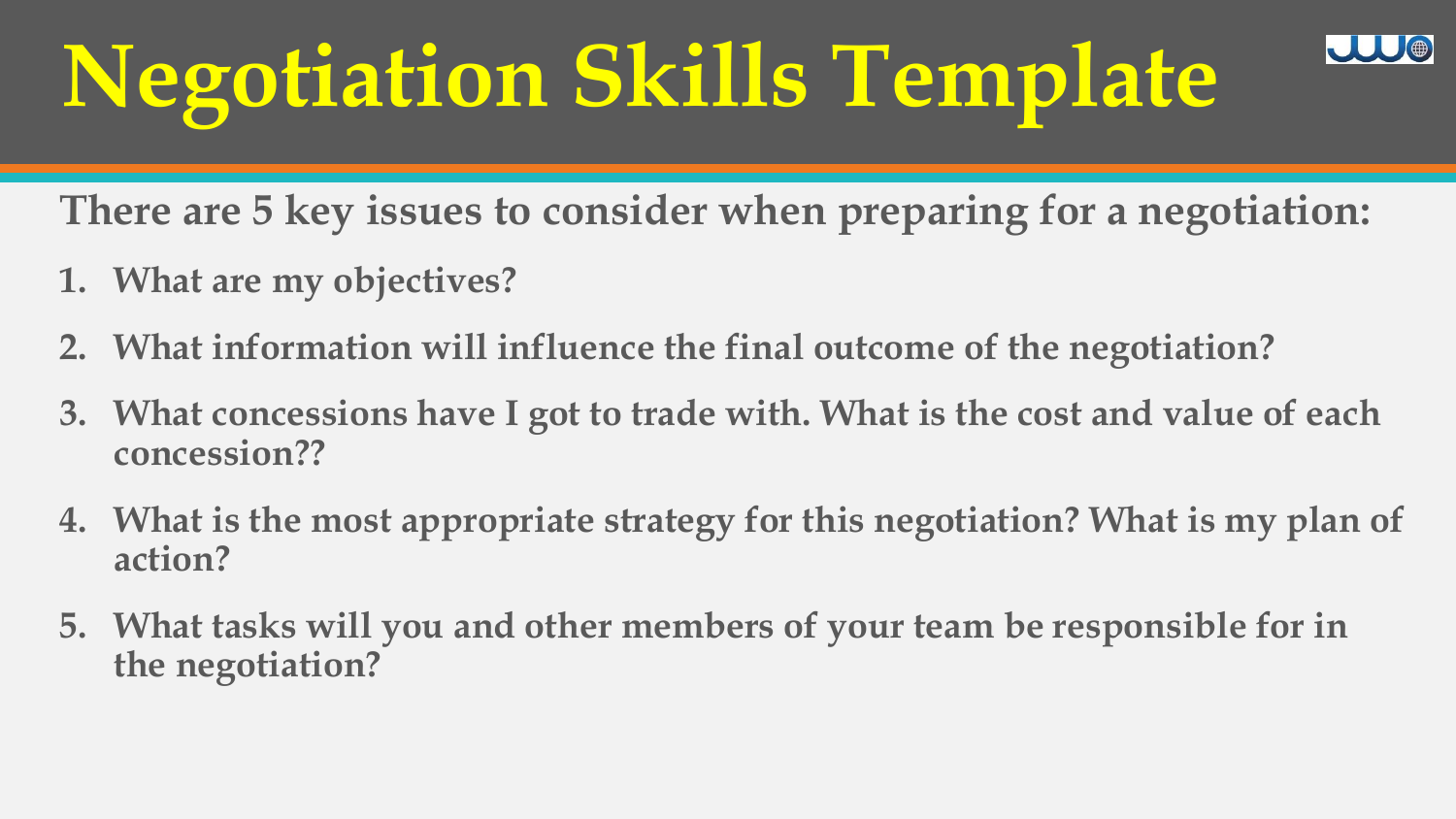**Objectives Before entering into the negotiation, you need to have a clear idea of your objectives and those of the other side.** 

**Ask yourself the following questions:** 

- **1. What exactly do I wish to achieve from this negotiation?**
- **2. In this negotiation: a. What is my best outcome? b. What other outcomes may be acceptable? c. Would is my worst acceptable outcome?**
- **3. What options or alternatives would be acceptable to me?**
- **4. What are the other sides' objectives?**
- **5. What options or alternatives might be acceptable to them?**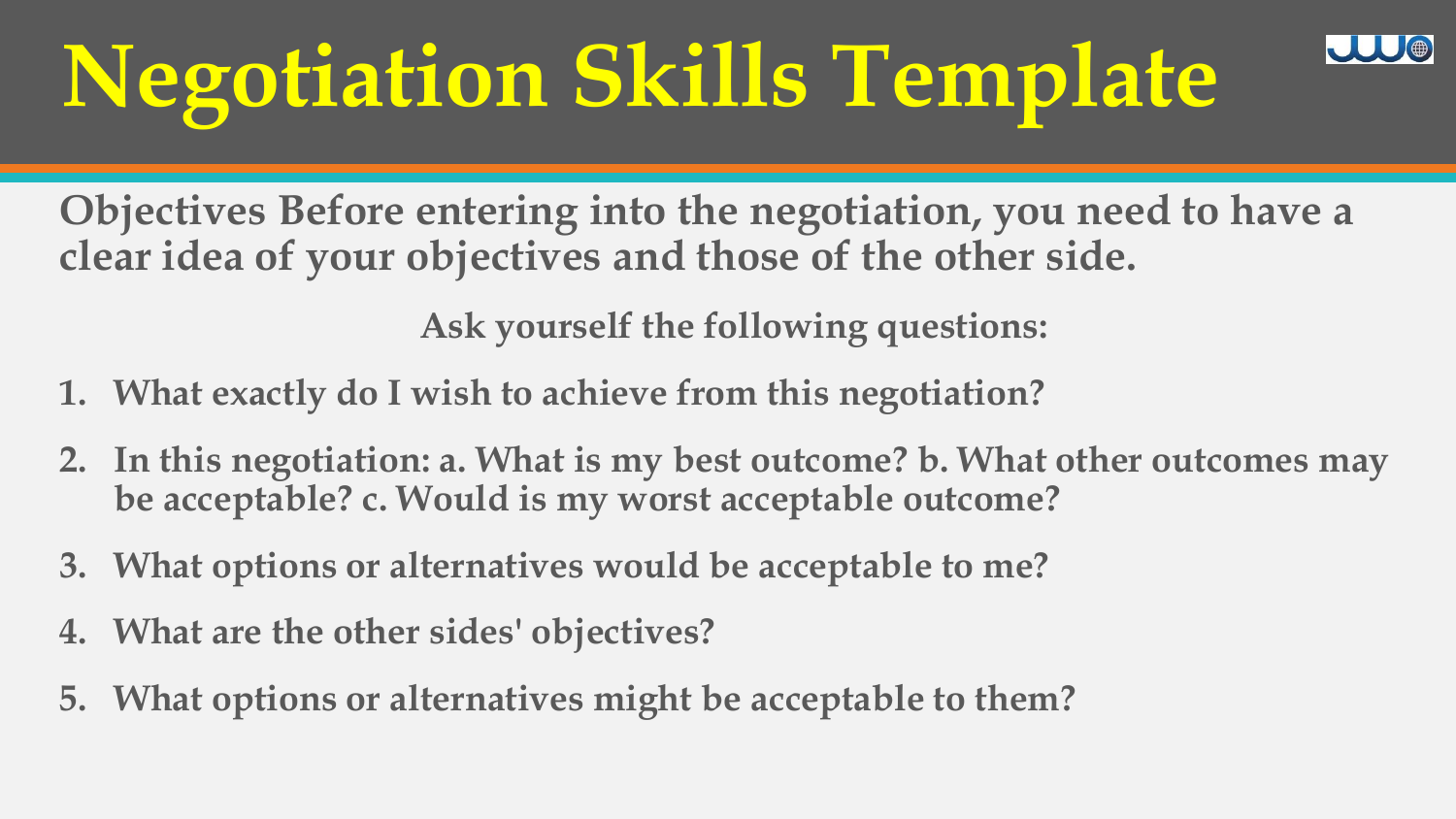**Information It has often been said that information is power.** 

In any negotiation, there will be 5 types of information that will influence the final outcome.

- **1. What information do I have that the other side has also?**
- **2. What information do I have that the other side does not have?**
- **3. What information do I need to find out before negotiating with the other side?**
- **4. What information does the other side need before it can negotiate with me?**
- **5. What information am I prepared to reveal to the other side?**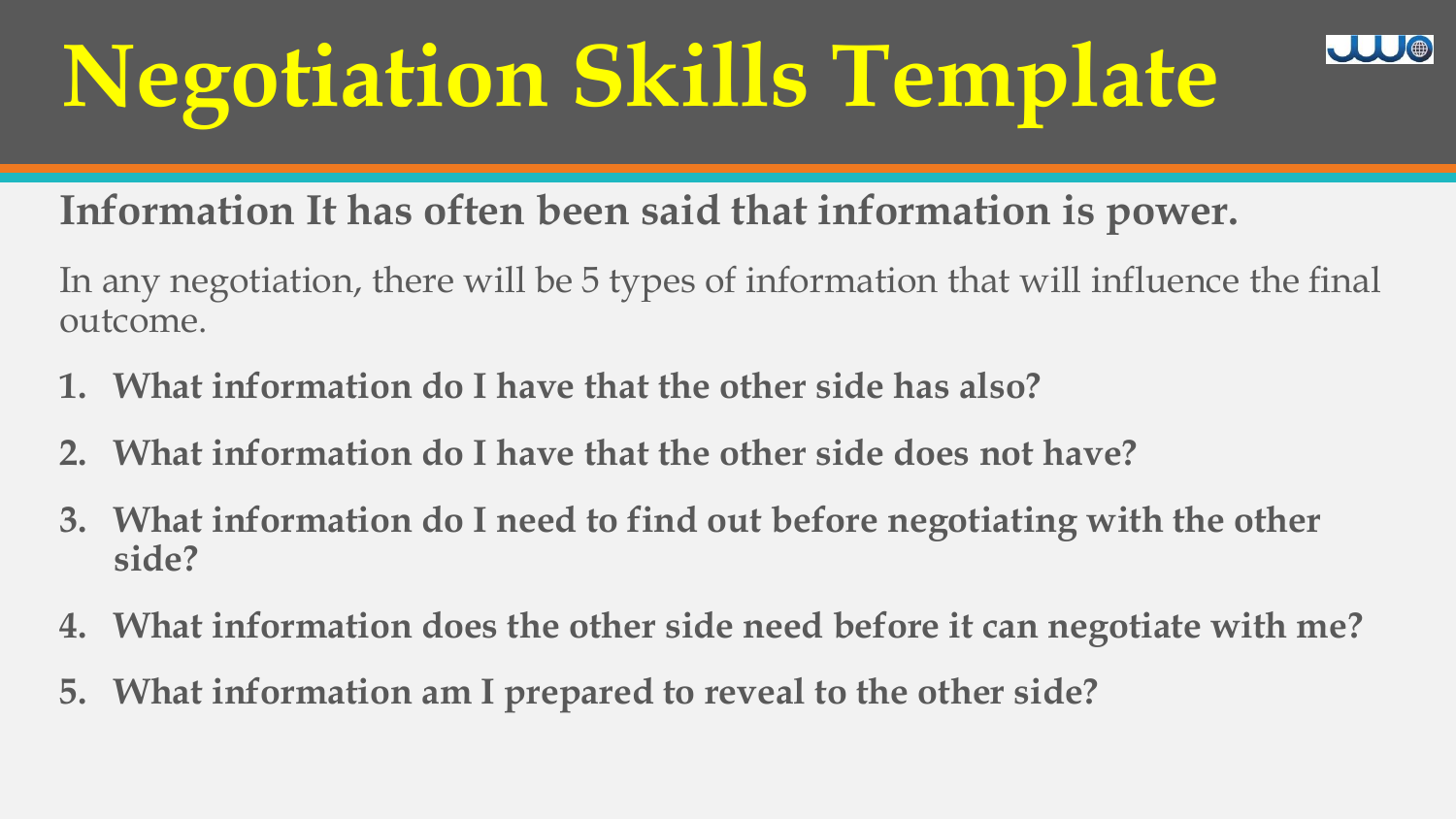### **Concessions**

When preparing for negotiations, ask yourself the following questions:

- **1. What concessions are available to me other than price?**
- **2. What is the cost of each possible concession?**
- **3. How much value does the other side place on each concession?**
- **4. What is non-negotiable in this negotiation?**
- **5. What is the limit of my authority?**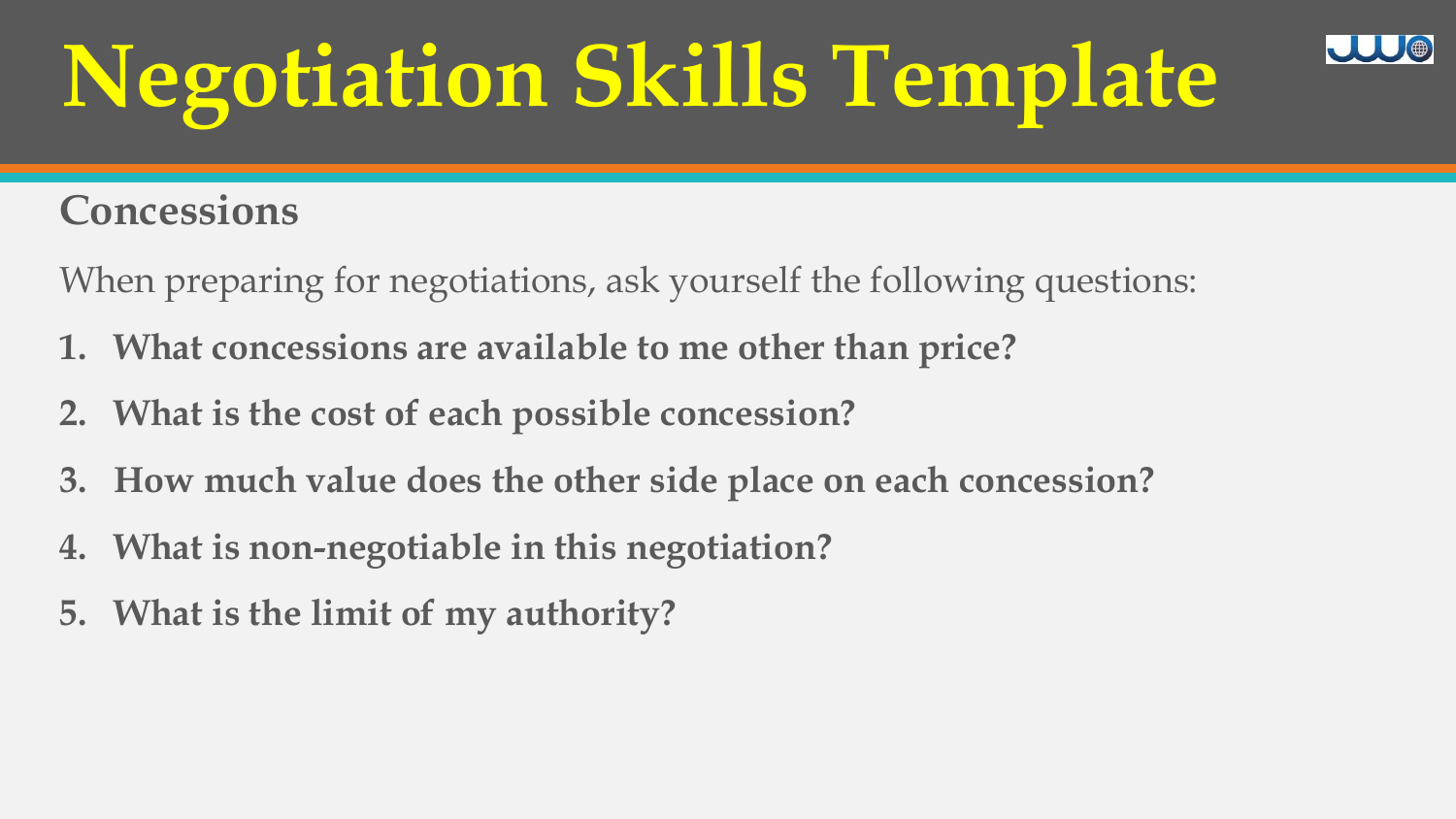### **Strategy**

Ask yourself the following questions:

- **1. How am I going to achieve my objectives in this negotiation? What is my plan of action?**
- **2. What is the strategy of the other side likely to be? How do I expect them to behave?**
- **3. What tactics should I use within the negotiation?**
- **4. What tactics are the other side likely to use?**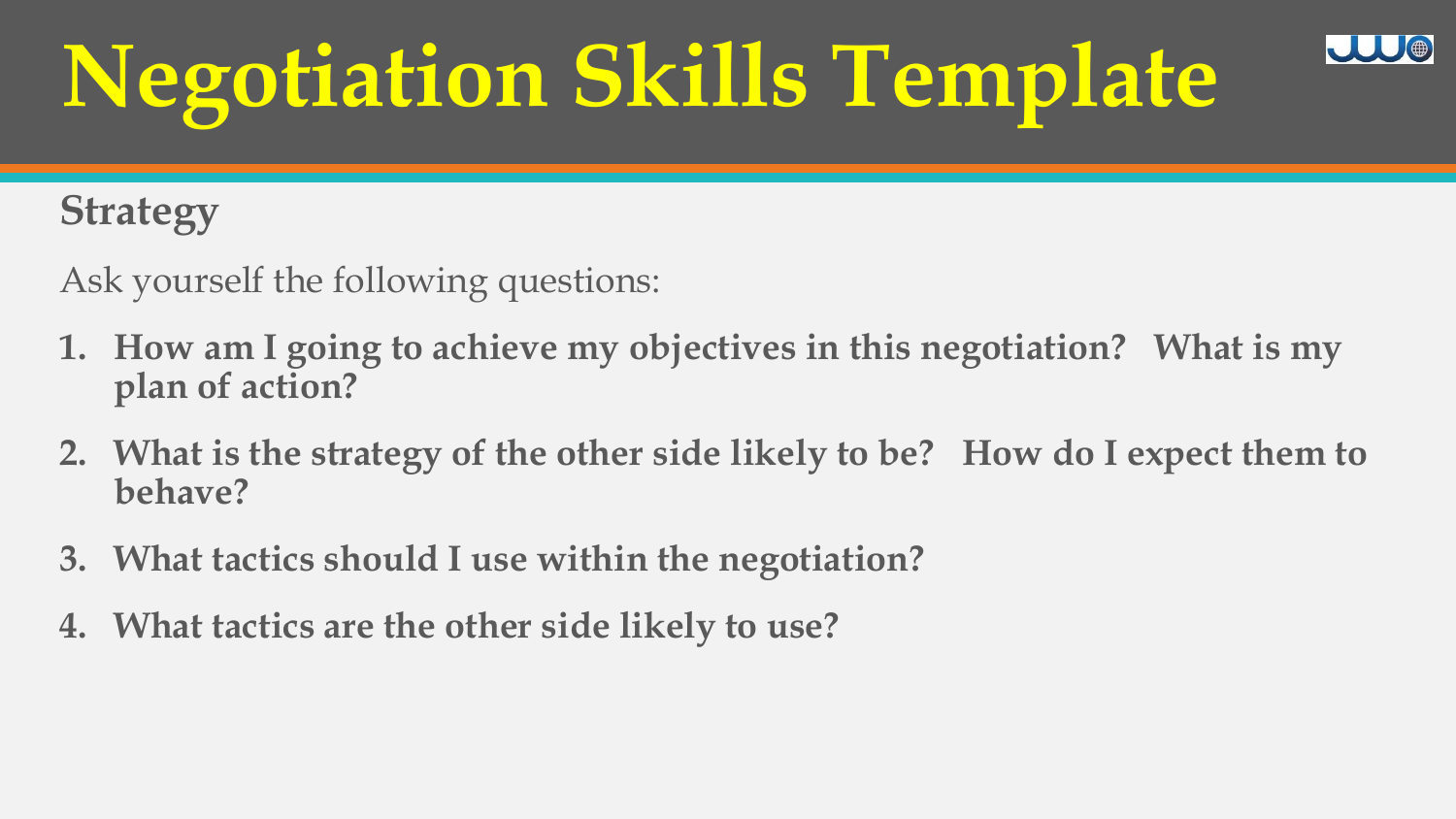#### **Tasks**

If you go into negotiation with a colleague or colleagues, you need to decide during the preparation phase:

- **1. What role will each team member take in the negotiation?**
- **2. How can we work together in the most effective way?**

**Some teams of negotiators appoint team leaders, note takers, observers and specialists,** each with their own clearly defined authority and roles to perform.

Having a clear understanding of roles within the negotiation will make the team approach much more effective.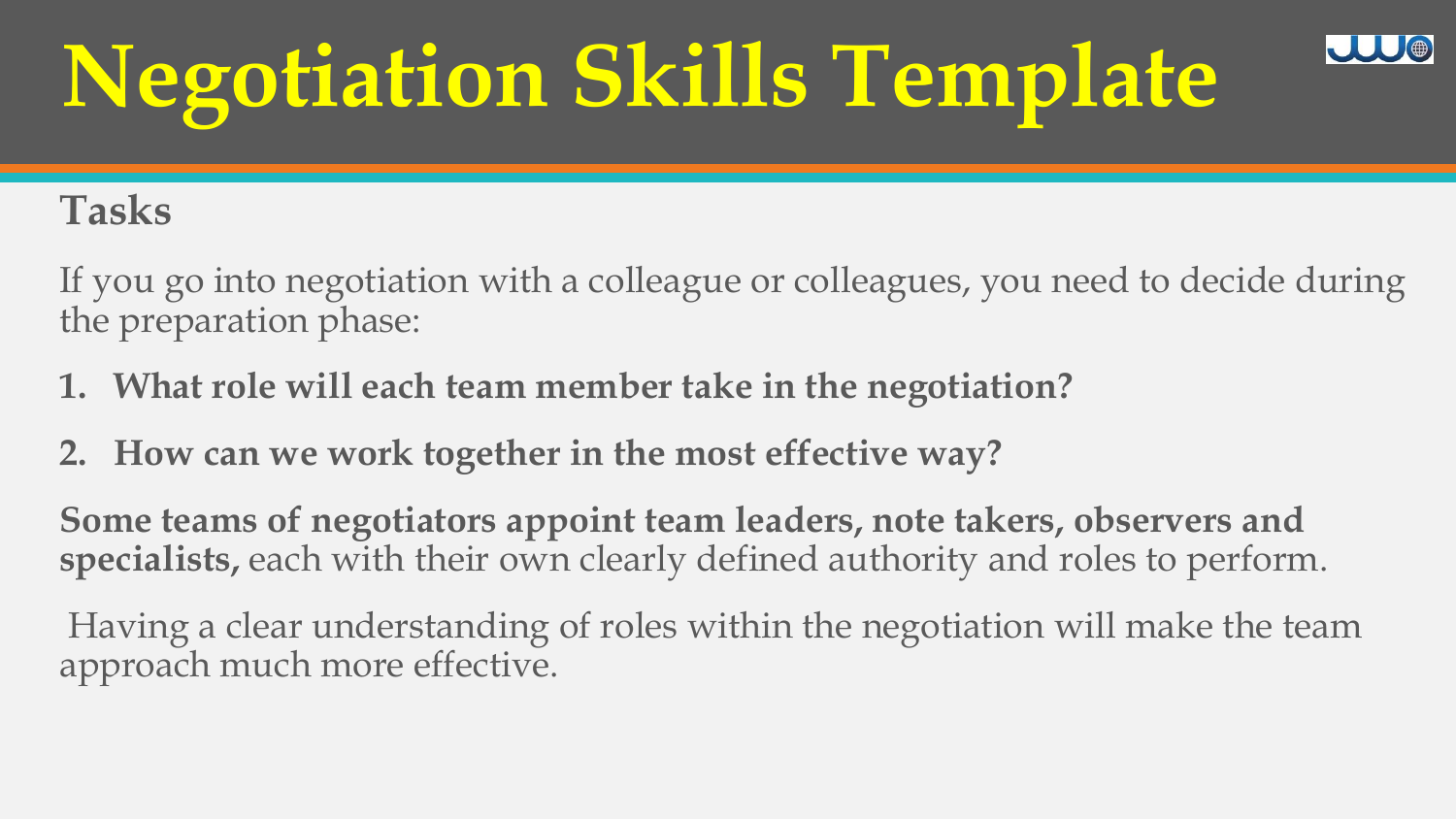#### **Before the negotiation**

**1. Do your research.** Look at their website and any information you have on the other side and the outcomes of previous negotiations

#### **2. Speak with your manager.**

Make sure he, or she is involved in the planning process and that you have their full support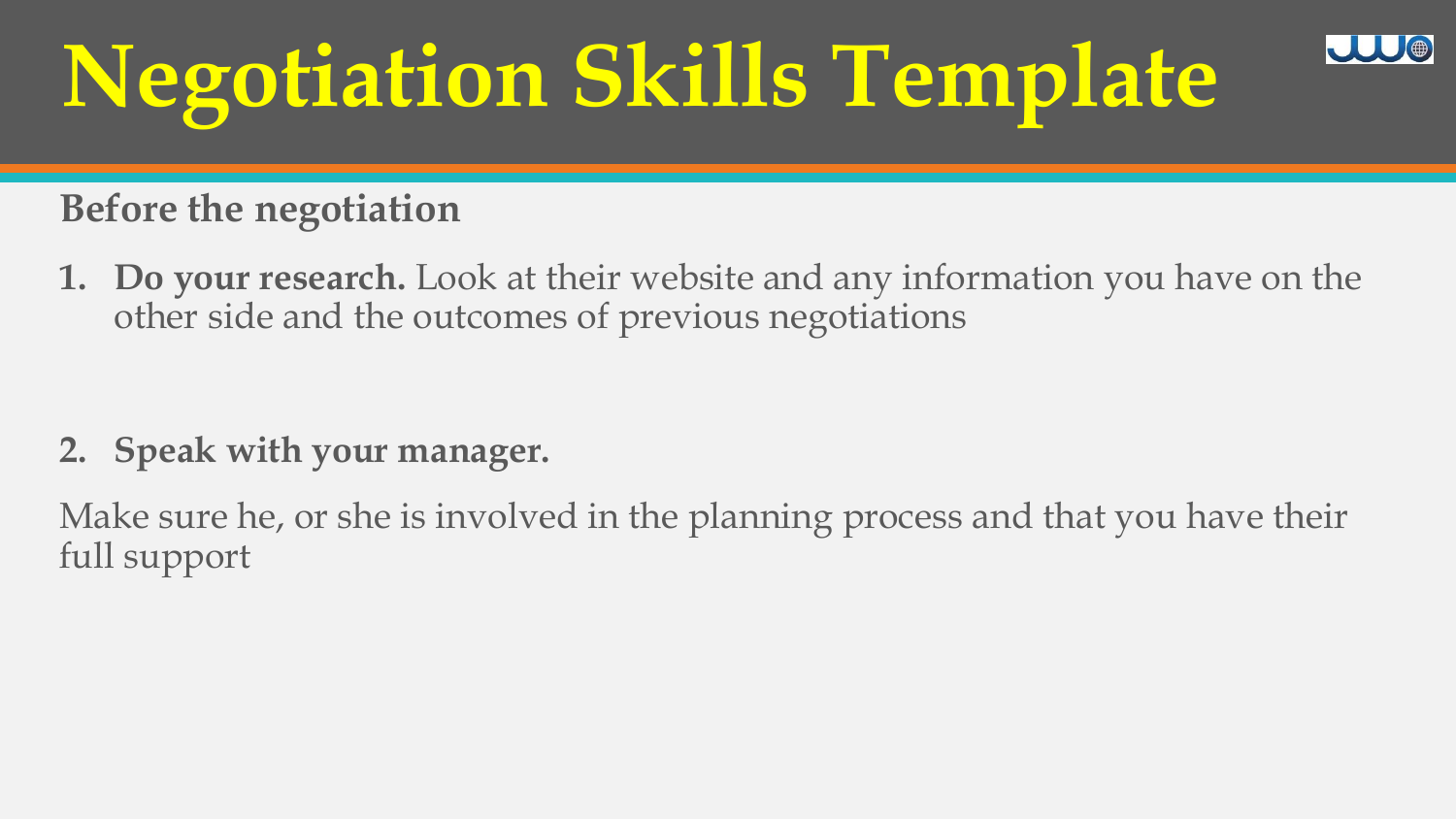**3. Have a pre-negotiation meeting with the client, if possible, to find out information on:** 

- **a. The people on their side with whom you will be negotiating.**
- **b. Their organization; issues happening in their business that will influence the final outcome .**
- **c. Their decision making process; who is involved, how they will decide and what timescales they are working to?**
- **d. Current supplier, or suppliers with whom they currently do business.**
- **e. Competition; others who may have been invited to quote for the business.**
- **f. Problems that they are looking to solve as a result of the negotiation.**
- **g. Their needs. What are they looking for from the company that is successful in the negotiation? What are their main needs; price, service, product features?**
- **h. Financial issues such as budgets, discounts and payment terms.**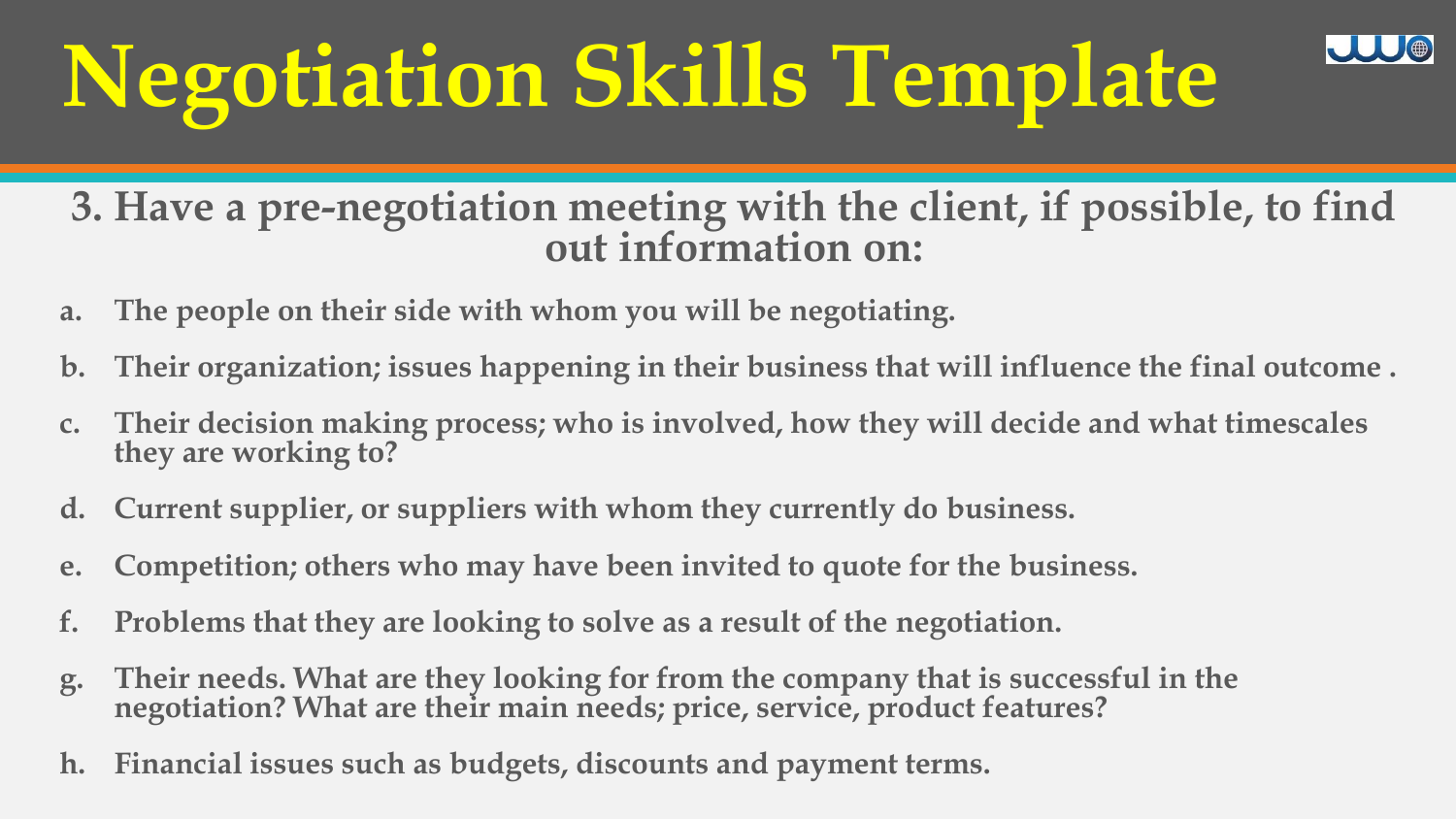**4. Make a list of information you will need to find out during the negotiation.** 

JUJ ®

**5. Practice the negotiation with colleagu**es.

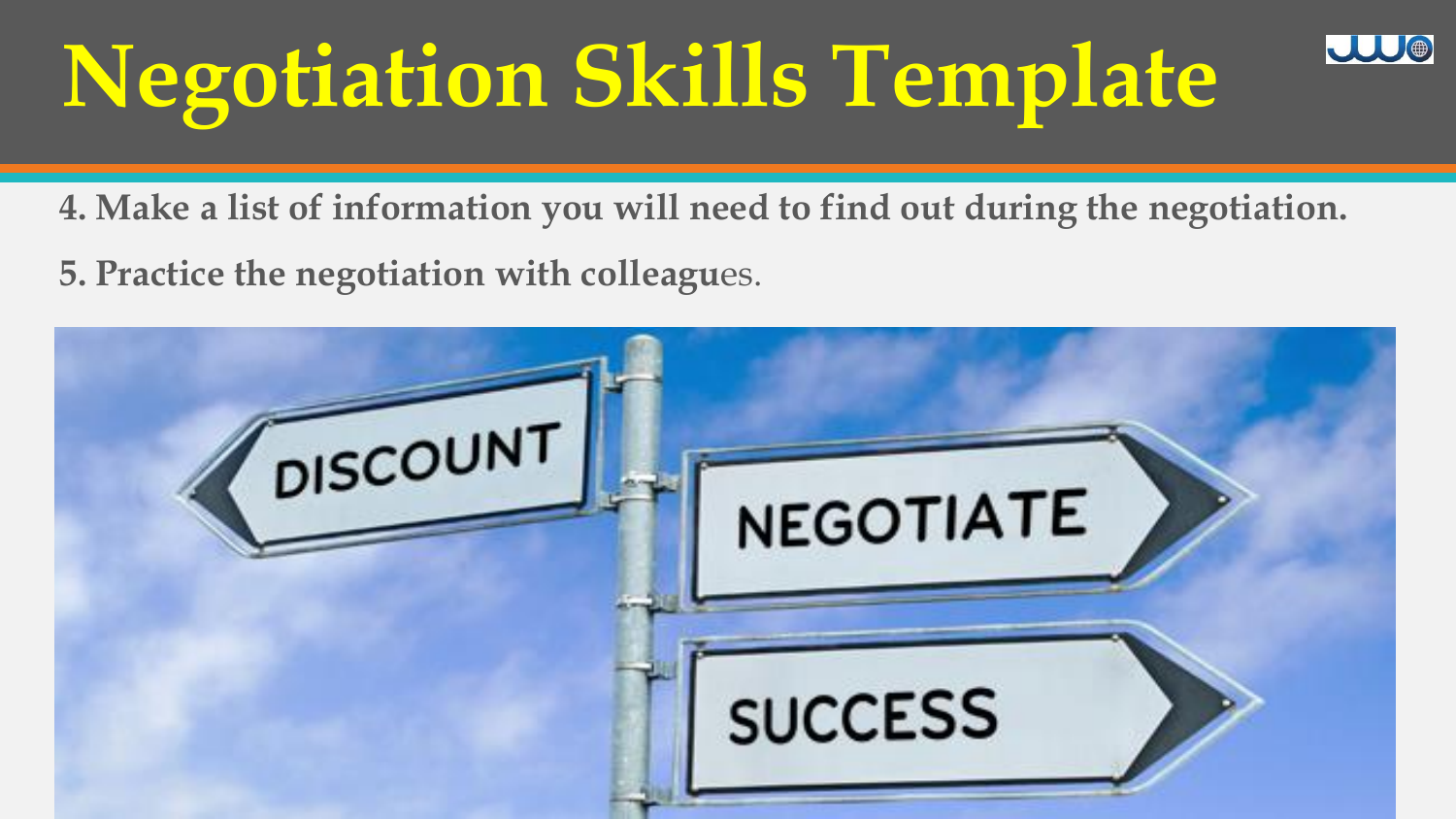**The more preparation you do the better the outcome will be.** 

My most important tips to any negotiators are:

- **1. Try to be confident.** Look and feel as confident as possible. Remember, they have as much to gain as you from reaching agreement
- **2. Take your time.** Most salespeople negotiate too quickly and give concessions too easily. Slow down

**3. Calculate the cost of concessions.** Don't agree a concession until you understand the cost of agreeing to it

- **4. Adopt a low key approach.** Try not to look too eager.
- **5. Keep things in perspective.** Work hard at improving your negotiation skills.